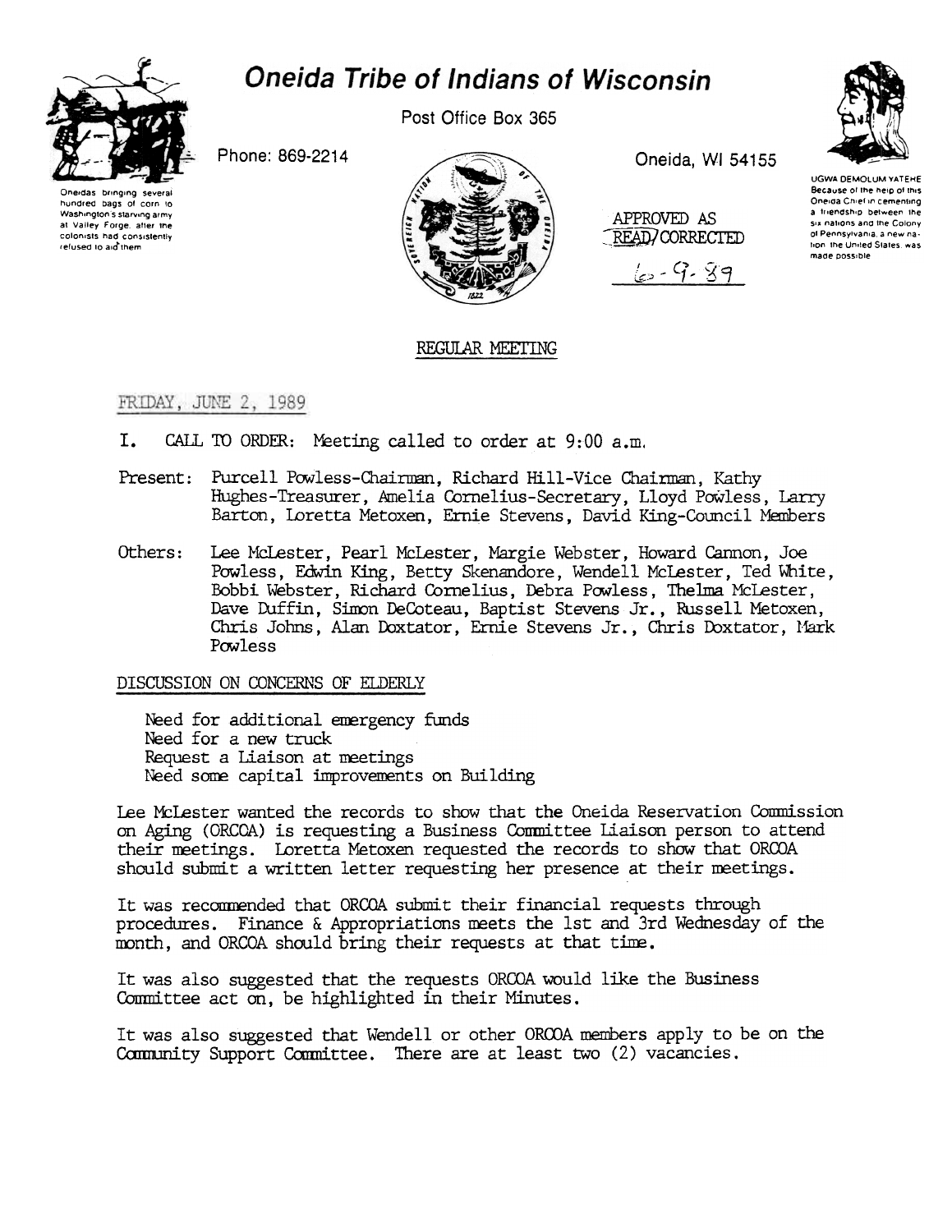ONEIDA TRIBE OF INDIANS OF WISCONSTN REGULAR MEETING  $\_$  JUNE 2, 1989 Page 2

## APPROVAL OF AGENDA

Lloyd Powless moved to adopt the agenda as amended:

- a) Travel: Amelia Cornelius to Madison
- b) Travel: Loretta Metoxen to Tampa, Florida
- c) Letter from Jerry Kurowski

Kathy Iiughes seconded. Motion carried.

MINUTES TO BE APPROVED: None Scheduled

- IV. TABLED/UNFINISHED BUSINESS:
	- A. Management Agreement for David Duffin Jerry L. Hill

Ernie Stevens moved to take from the Table, Rick Hill seconded. Motion carried. Discussion on farm project.

The financial plan has been cut back, cattle will not be purchased, herd will build naturally by breeding cows, cash cropping will be done selling surplus crops.

Rick Hill moved to approve Dave Duffin's contract. Ernie Stevens seconded. Motion carried. Kathy Hughes abstained. David King abstained as he did not have time to familiarize himself with the contract.

> $B<sub>1</sub>$ Purchase Agreements for John Deere Equipment - Jerry L. Hill

Loretta Metoxen moved to approve the purchase and lease of farm equipment for the cattle project, Ernie Stevens seconded. Kathy Hughes & Amelia Cornelius opposed. Motion carried.

C. Fireworks Ordinance - Chris Doxtator

Amelia Cornelius moved to take from the table, Lloyd Powless seconded. Motion carried.

Discussion on changes to be added - Licensee to be 21 and over; people working for licensee to be age 16 and over. Revised ordinance to be presented next Friday for action.

## v REPORTS:

- A HUMAN RESOURCES
	- 1 Info: Reassignment of JOM Project Coordinator to Director-Youth Education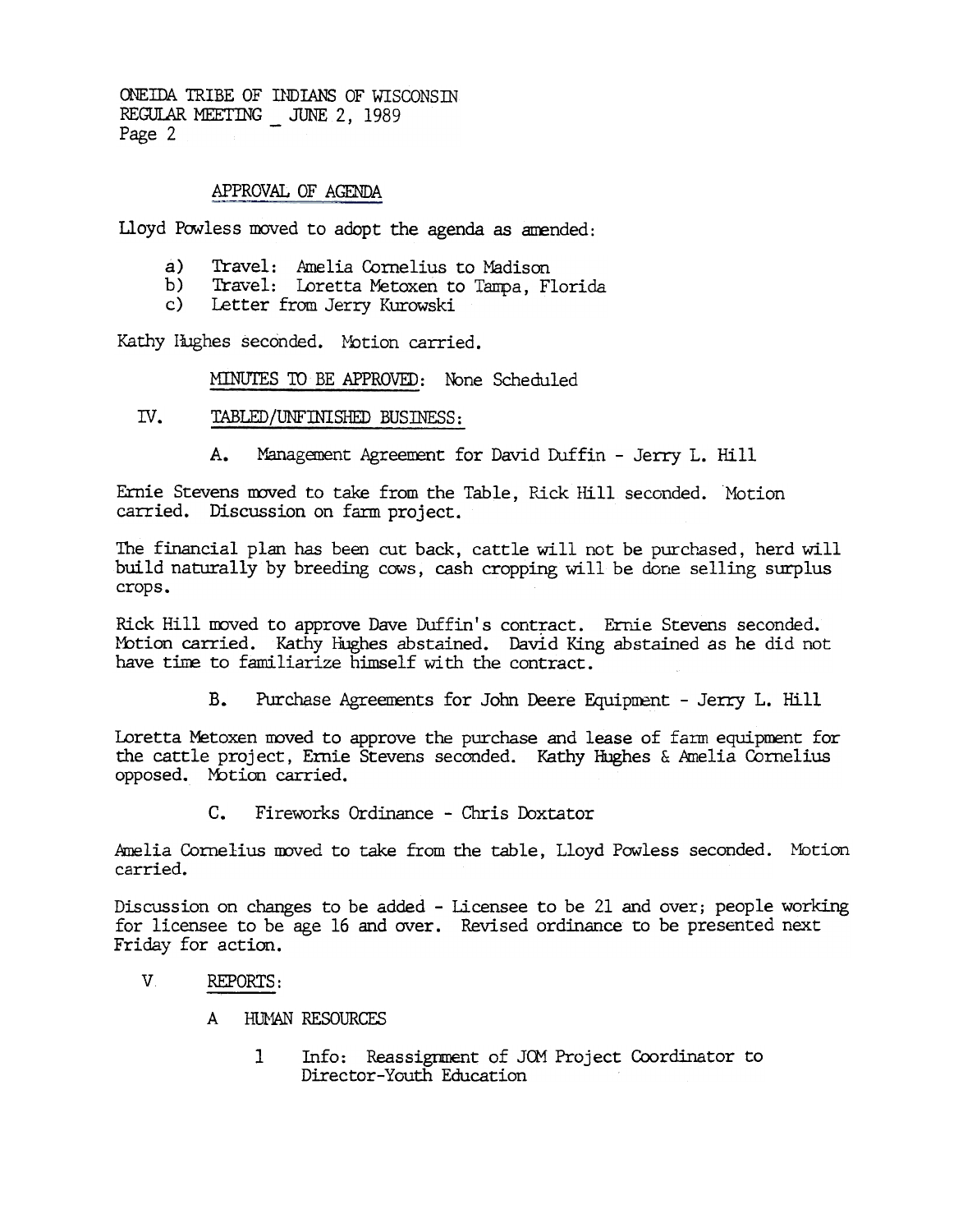ONEIDA TRIBE OF INDIANS OF WISCONSIN REGULAR MEETING  $\_$  JUNE 2, 1989<br>Page 3

Reports (Continued)

- B. INFORMATION TRAVEL REPORTS:
	- 1 Loretta Metoxen
		- a) BIA Investment Program Albuquerque
		- b) Haskell Indian Jr., College, Board of Regents
		- c) EPA & Lobbying Efforts Washington, D.C.

Loretta Metoxen will present these reports next Friday.

- 2) Purcell Powless Manpower Program in Milwaukee; National Indian Ironworkers Graduating Class, Chicago, IL; National Tribal Chairmans Conference.
- VI. NEW BUSINESS
	- A. RESOLUTIONS: None Scheduled
	- B. REQUESTS:
		- 1. Land Committee Recommendations of May 22, 1989
- a) The Land Committee recommends approval of Vickie Brown lease application, Rick Hill moved to approve, David King seconded. Motion carried.
- b) Discussion on investments. Amelia Cornelius moved to direct Kathy Hughes and Chris Doxtator to have a joint meeting with the Investment committee and the Land Committee to present a joint recommendation to the Business Committee. Rick Hill seconded.
- c) Oneida Housing requested to build a warehouse on the lots next to Site 1. The Land Committee recommends the request be denied because the site is in the Duck Creek Conservancy and the warehouse is a non-conforming use. The Land Committee will inform the Housing Authority once the Land Use Plan is approved, which will allow for up to three sites. Lloyd Powless moved to approve, Amelia Cornelius seconded. Rick Hill opposed. Motion carried.

Discussion on repair of banes owned by tbe Tribe

2. Two Relinquishment Requests from Oneida Tribe

David King moved to approve the enrollment relinquishments of Ira Allen Antone, Jr., and Irvin Monroe Doxtator from the Oneida Tribe of Indians of Wisconsin, Loretta Metoxen seconded. Motion carried.

- 3. Recommendation for Vacant Positions of
	- Oneida Housing Authority 1 Vacancy a)
	- Oneida Health Board -1 vacancy  $b)$

Lloyd Powless moved to approve the appointment of Evelyn Smith Elm to the Oneida Housing Authority, and Tony Benson to the Oneida Health Board. Amelia Cornelius seconded. Motion carrie